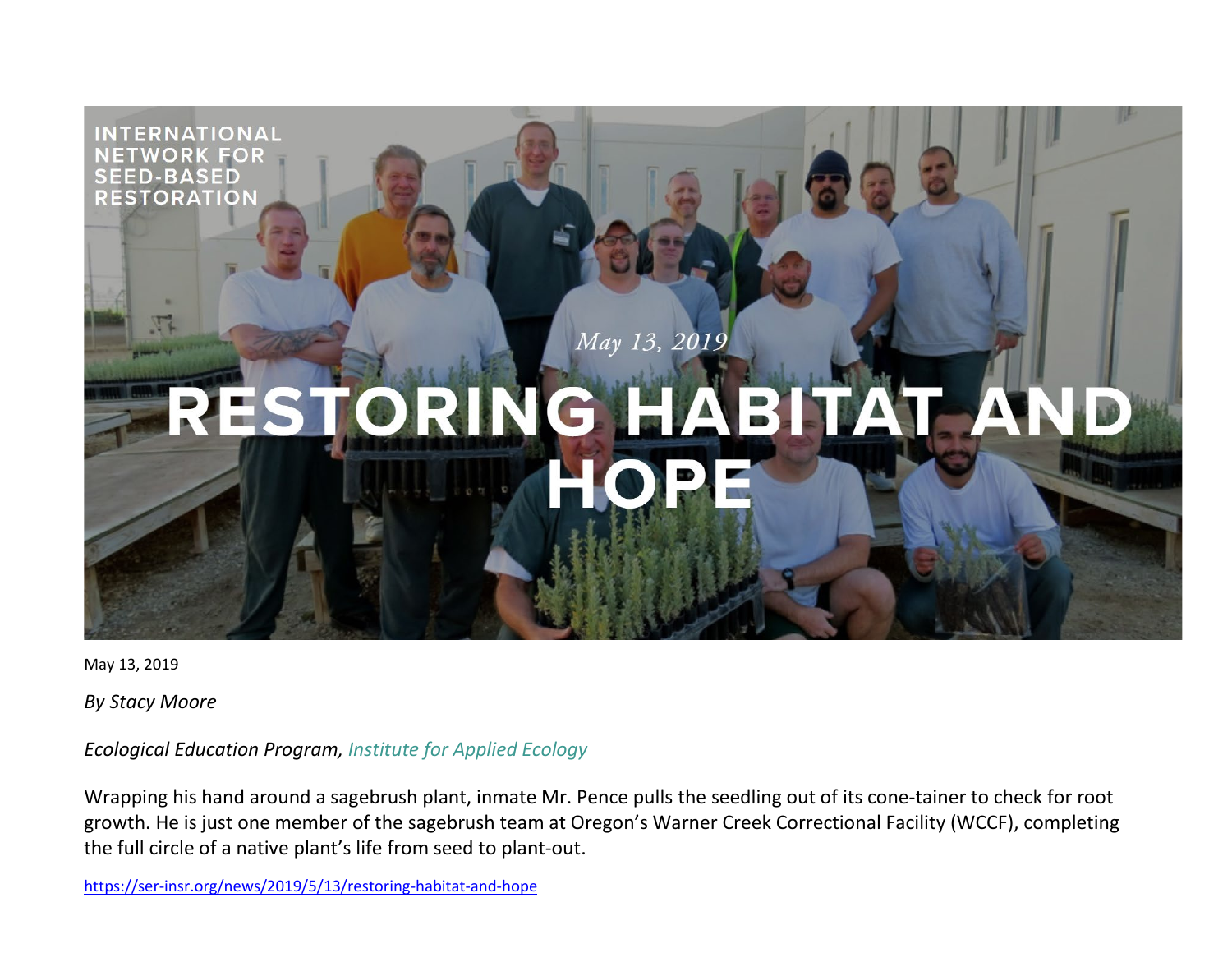Inmates at WCCF and eight other prisons in Idaho, Nevada, California, and Wyoming are propagating sagebrush to help restore priority greater sagegrouse habitat that has been burned by wildfires on public lands managed by the Bureau of Land Management. The greater sage-grouse, an iconic bird of the sagebrush steppe, has declined substantially across its historic habitat. The great basin has lost approximately half its former sagebrush ecosystem in recent decades. Invasive weeds create fire conditions that burn large areas making it difficult to re-establish native plants. This, in turn, puts greater sage-grouse habitat at risk. Sagebrush does not recover quickly after a fire, often taking 30 to 50 years to become reestablished. Transplanting seedlings with a developed root system supplements reseeding efforts and gives sagebrush a head start over invasive cheatgrass.

Since 2014 the "Sagebrush in Prisons" program has out-planted over 1 million native plugs, mostly on federal lands, with support from the Bureau of Land Management's Plant Conservation and Restoration Program. [Institute for Applied Ecology](https://appliedeco.org/) (IAE), a non-profit organization based in Corvallis, is overseeing the project in partnership with the BLM and Department of Corrections. The Winnemucca BLM District Office in Nevada has received hundreds of thousands of sagebrush plugs grown by inmates. The staff from the BLM district office commented:



*"The Winnemucca BLM District has benefited immensely from the seedling production. Our office is really impressed with the quality of the sagebrush seedlings we received from the prisons. Seedling planting is an important step in achieving the healthy ecosystems we are working to restore. Sagebrush in Prisons makes acquiring this valuable tool for landscape-level restoration a cost-effective reality"*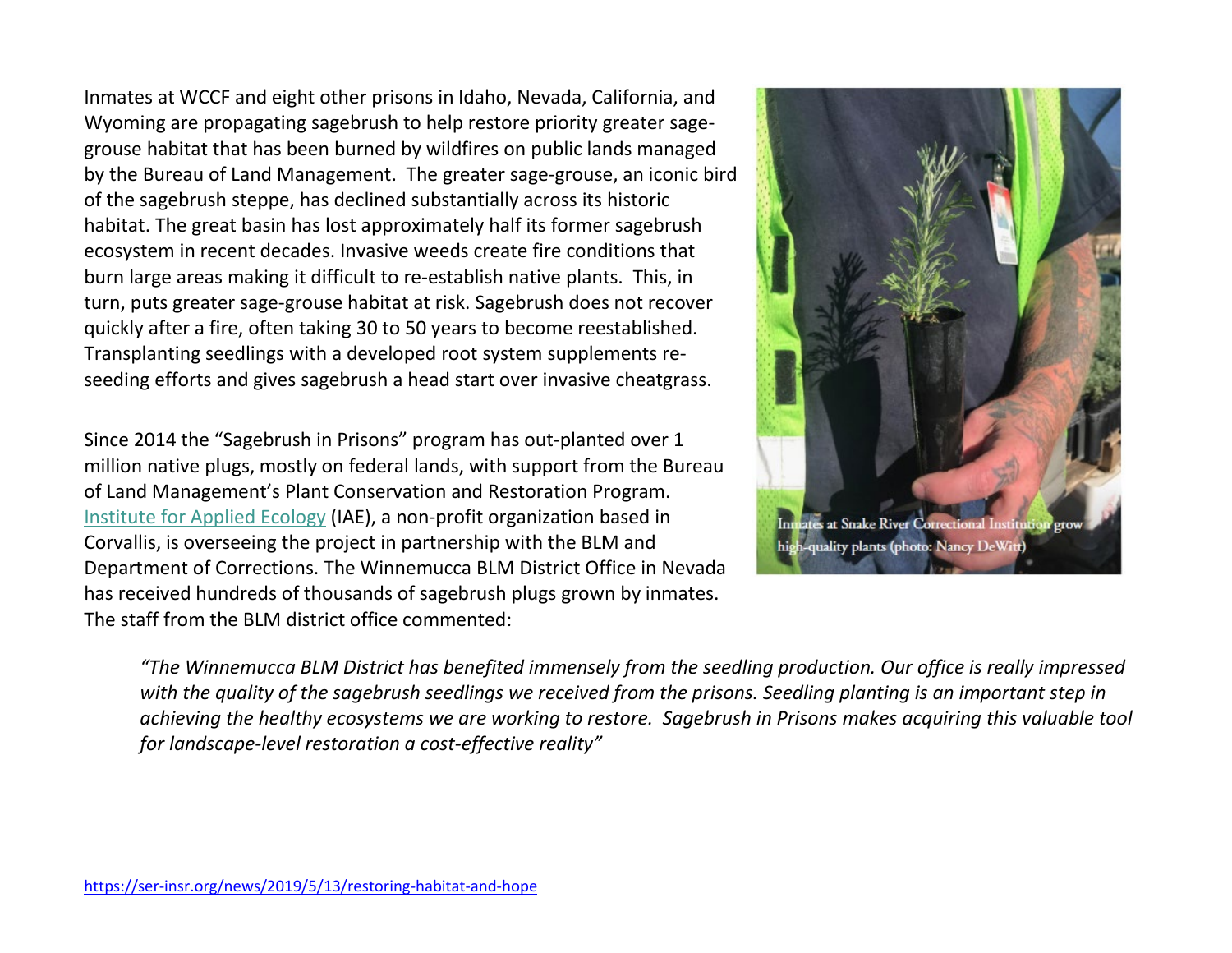



The inmates benefit as well. The project encourages a stewardship ethic among people who otherwise have little or no access to nature and science. By propagating and nurturing sagebrush and other plants needed for restoration adults-in-custody gain vocational skills in horticulture, problem solving, team building, data collection, and ecological restoration. The project also provides an opportunity for incarcerated men and women to give back to their community, generates a sense of accomplishment, reduces idleness and stress, offers refuge from the chaos and limitations of prison life, and increases awareness about conservation issues. As one participant this year stated:

*"It's a great way to give back to our community. I feel it's a positive project that not only teaches inmates teamwork and dedication, but it gives us a key to a brighter future. It provides us with tools that may help us get a job. It also gives us something to focus on and be proud of."*

Starting at the end of April, inmate crews mix together peat moss, vermiculite and perlite followed by carefully filling cone-tainers with the soil mixture. Each inmate will then carefully sprinkle 5-7 tiny sagebrush seeds on the soil surface of every cone-tainer. Throughout the summer they will water, thin, and fertilize the seedlings while keeping a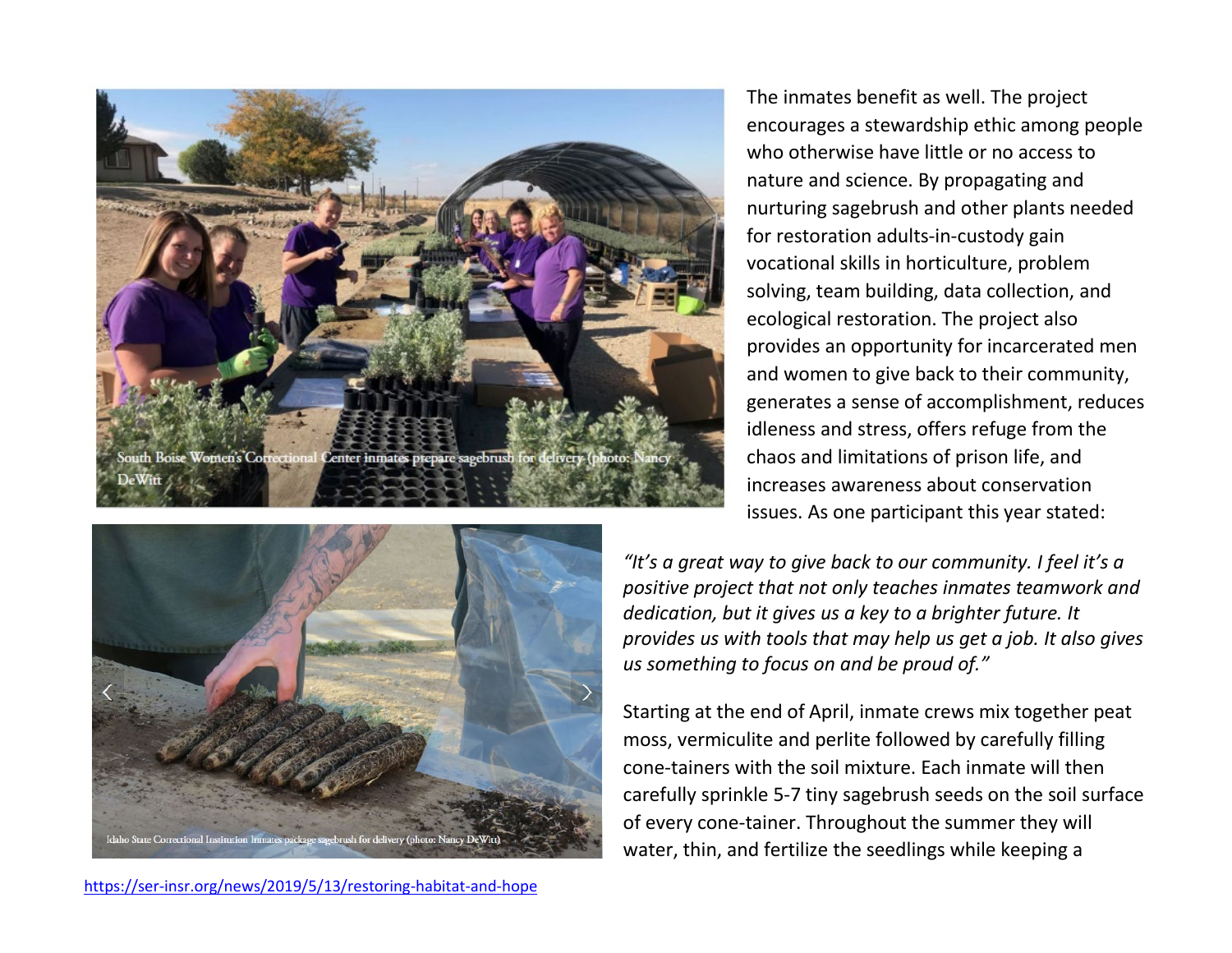

detailed log of plant care - the results are healthy, robust plants. Come fall, adults in custody will remove the plants from the cone-tainers and gently place them in bags to be boxed up for delivery. In some instances, eligible inmates will leave their prison facility during the day to out-plant the seedlings in their new habitat. These plants will eventually provide critical habitat components, such as food and cover, for greater sage-grouse and many other wildlife species.

One inmate wrote eloquently about his involvement in the project:

*"The sagebrush program has been very good for my soul. This project has done more than rescue the sage grouse, it has allowed us, men, to do and be something positive. Through this project, men's lives* 

*begin to have worth; we see that we can be positive and benefit the world instead of bringing it down. Someone smiling, and saying well done can move a man's heart and give him back hope."*

Inmates at prison facilities also receive sustainability lectures from educators who come to the facility each month to discuss topics such as green energy, beekeeping, mammals of the sagebrush steppe and other aspects of science or ecology. This educator-prisoner interaction provides scientists with an underserved audience for their work, and prisoners with information they may not have had any access to in their lives.

Guest speaker, Marc Von Huene from Treasure Valley Beekeepers Association, had this to say about his experience entering the prison environment: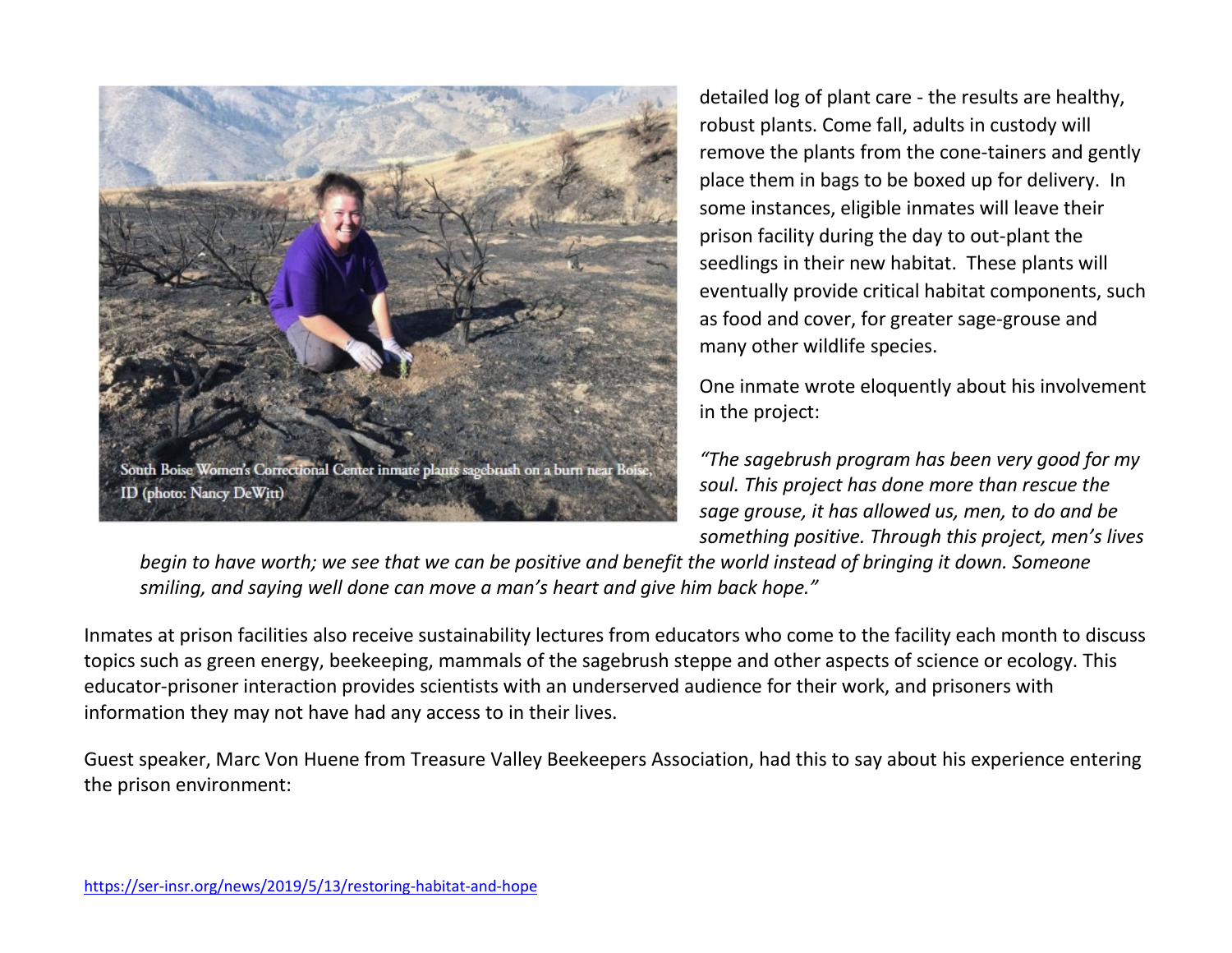*"As I had never worked with inmates before I had to overcome a lot of my preconceived ideas. These are people that lost their way for any number of reasons – bad influences, bad home life, questionable friends. Rehabilitation is absolutely the best option. I'm glad I could play my small part. I think giving these guys something to nurture and be proud of is a great way to bring out the caring people from each one of them."*

With funding support from the Oregon Community Foundation, IAE added a new component to the project in 2018. Local middle school and high school students from Paisley and Lakeview High School in rural Oregon participated in the planting

ucational lecture (photo: Nancy DeWit

out process on an area affected by wildfire just outside their town. Students designed restoration experiments using different fertilizers, mycorrhizae and various growth mediums. These same students will monitor their plants survival later this spring.

For inmates serving time, the "Sagebrush in Prison Project" provides a needed opportunity to work outside and nurture